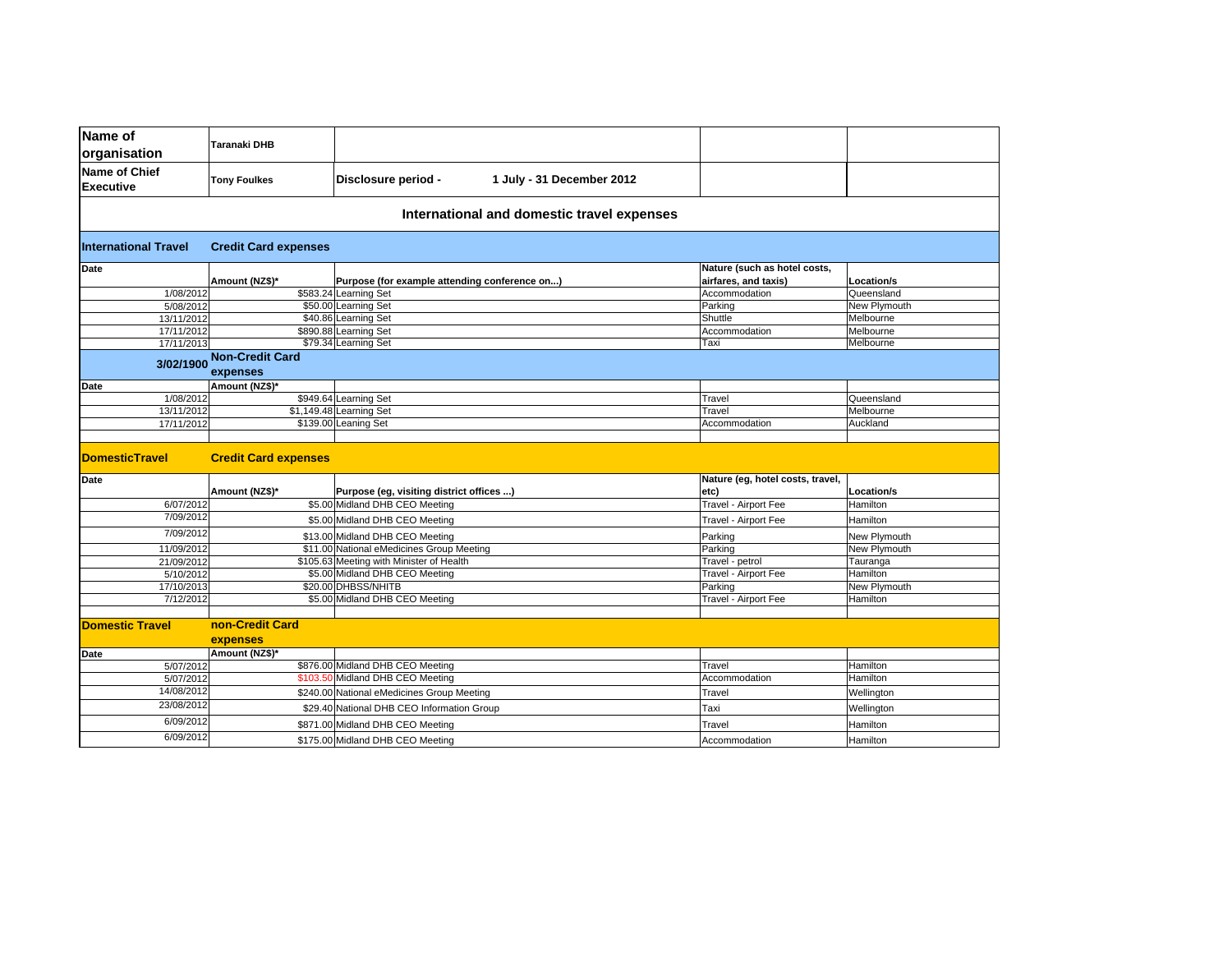| 6/09/2012                                          |                            | \$61.10 Midland DHB CEO Meeting                                                   | Taxi          | Hamilton   |  |
|----------------------------------------------------|----------------------------|-----------------------------------------------------------------------------------|---------------|------------|--|
| 7/09/2013                                          |                            | \$41.60 Midland DHB CEO Meeting                                                   | Taxi          | Hamilton   |  |
| 7/09/2013                                          |                            | \$28.50 Midland DHB CEO Meeting                                                   | Taxi          | Hamilton   |  |
| 11/09/2012                                         |                            | \$455.00 National eMedicines Group Meeting                                        | Travel        | Wellington |  |
| 11/09/2013                                         |                            | \$42.90 National eMedicines Group Meeting                                         | Taxi          | Wellington |  |
| 11/09/2013                                         |                            | \$24.50 National eMedicines Group Meeting                                         | Taxi          | Wellington |  |
| 17/09/2012                                         |                            | \$41.30 DHBSS and NHITB                                                           | Taxi          | Wellington |  |
| 18/09/2013                                         |                            | \$47.70 DHBSS and NHITB                                                           | Taxi          | Wellington |  |
| 4/10/2012                                          |                            | \$824.00 Midland DHB CEO Meeting                                                  | Travel        | Hamilton   |  |
| 4/10/2012                                          |                            | \$103.50 Midland DHB CEO Meeting                                                  | Accommodation | Hamilton   |  |
| 4/10/2013                                          |                            | \$52.50 Midland DHB CEO Meeting                                                   | Taxi          | Hamilton   |  |
| 5/10/2012                                          |                            | \$13.90 Midland DHB CEO Meeting                                                   | Taxi          | Hamilton   |  |
| 9/10/2012                                          |                            | \$401.00 National eMedicines Group Meeting and National DHB CEO Information Group | Travel        | Wellington |  |
| 9/10/2012                                          |                            | \$29.40 National eMedicines Group Meeting and National DHB CEO Information Group  | Taxi          | Wellington |  |
| 9/10/2012                                          |                            | \$44.50 National eMedicines Group Meeting and National DHB CEO Information Group  | Taxi          | Wellington |  |
| 11/10/2012                                         |                            | \$452.00 Patients First Steering Committee                                        | Travel        | Wellington |  |
| 11/10/2012                                         |                            | \$37.50 Patients First Steering Committee                                         | Taxi          | Wellington |  |
| 11/10/2012                                         |                            | \$40.60 Patients First Steering Committee                                         | Taxi          | Wellington |  |
| 20/11/2012                                         |                            | \$432.00 National eMedicines Group Meeting                                        | Travel        | Wellington |  |
| 20/11/2012                                         |                            | \$23.60 National eMedicines Group Meeting                                         | Taxi          | Wellington |  |
| 20/11/2012                                         |                            | \$42.70 National eMedicines Group Meeting                                         | Taxi          | Wellingon  |  |
| 3/12/2012                                          |                            | \$493.00 DHBSS CEO Group and National Infrstructure Platform Group                | Travel        | Wellington |  |
| 3/12/2012                                          |                            | \$199.00 DHBSS CEO Group and National Infrstructure Platform Group                | Accommodation | Wellington |  |
| 4/12/2012                                          |                            | \$47.70 DHBSS CEO Group and National Infrstructure Platform Group                 | Taxi          | Wellington |  |
| 4/12/2012                                          |                            | \$29.40 DHBSS CEO Group and National Infrstructure Platform Group                 | Taxi          | Wellington |  |
| 6/12/2012                                          |                            | \$974.00 Midland DHB CEO Meeting                                                  | Travel        | Hamilton   |  |
| 6/12/2013                                          |                            | \$199.00 Midland DHB CEO Meeting                                                  | Accommodation | Hamilton   |  |
| 7/12/2012                                          |                            | \$14.00 Midland DHB CEO Meeting                                                   | Taxi          | Hamilton   |  |
| 7/12/2012                                          |                            | \$43.20 Midland DHB CEO Meeting                                                   | Taxi          | Hamilton   |  |
| <b>Total travel expenses</b><br>for the six months |                            |                                                                                   |               |            |  |
|                                                    | Amount (NZ\$)* \$11,586.07 |                                                                                   |               |            |  |
|                                                    |                            |                                                                                   |               |            |  |
|                                                    |                            |                                                                                   |               |            |  |
|                                                    |                            |                                                                                   |               |            |  |
|                                                    |                            |                                                                                   |               |            |  |
|                                                    |                            |                                                                                   |               |            |  |
| Provide GST-inclusive<br>figures                   |                            |                                                                                   |               |            |  |
|                                                    |                            |                                                                                   |               |            |  |
|                                                    |                            |                                                                                   |               |            |  |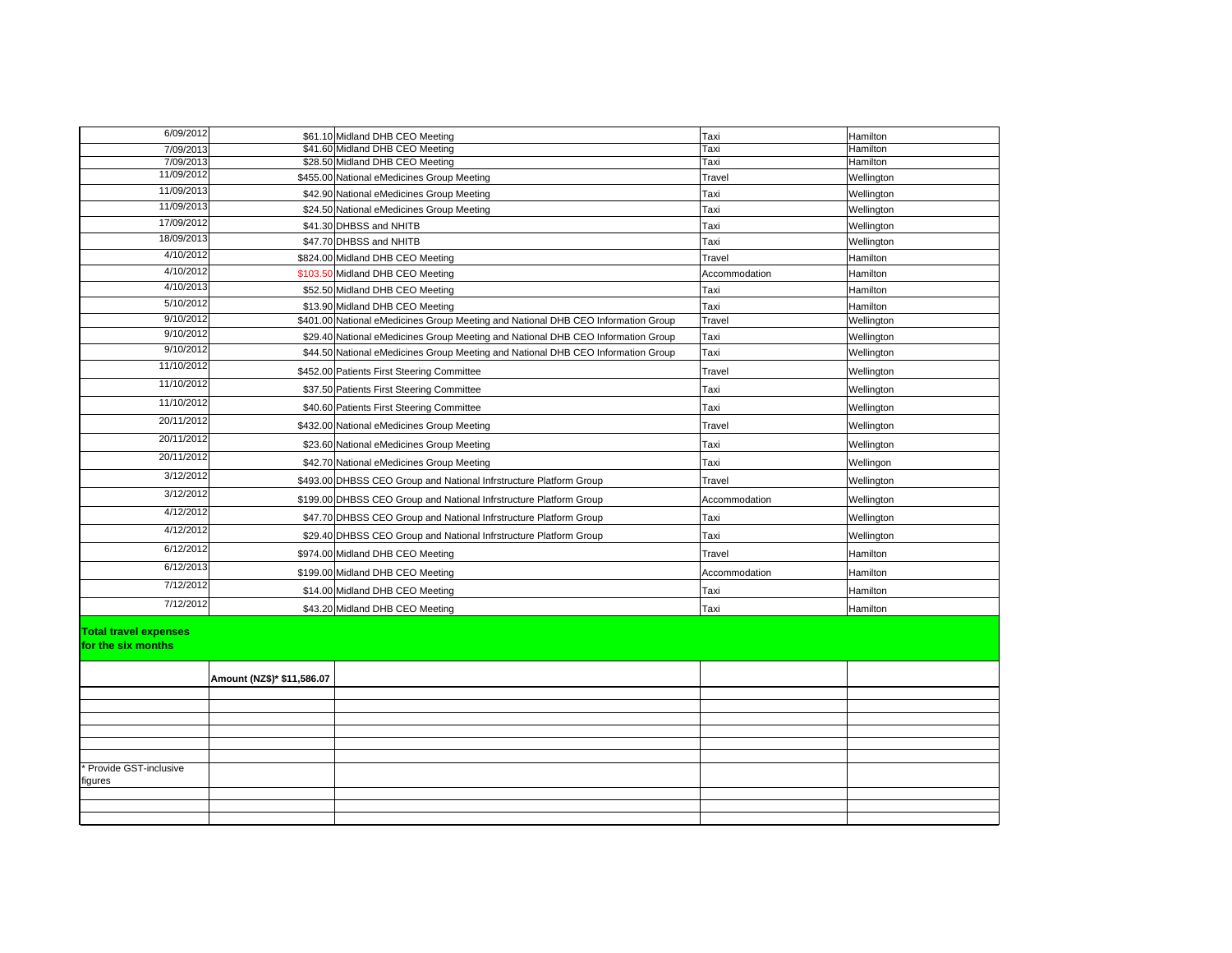| Name of<br>organisation                  | Taranaki DHB                |                                                |        |            |  |  |
|------------------------------------------|-----------------------------|------------------------------------------------|--------|------------|--|--|
| <b>Name of Chief</b><br><b>Executive</b> | <b>Tony Foulkes</b>         | Disclosure period 1 July -<br>31 December 2012 |        |            |  |  |
| <b>Hospitality provided</b>              |                             |                                                |        |            |  |  |
| <b>Hospitality provided</b>              | <b>Credit Card expenses</b> |                                                |        |            |  |  |
| Date                                     | Amount (NZ\$)*              | Purpose (eg, hosting<br>delegation from )      | Nature | Location/s |  |  |
| Nil Items to Disclose                    |                             |                                                |        |            |  |  |
| <b>Hospitality provided</b>              | <b>Non-Credit Card</b>      |                                                |        |            |  |  |
| Date                                     | expenses<br>Amount (NZ\$)*  |                                                |        |            |  |  |
| Nil Items to Disclose                    |                             |                                                |        |            |  |  |
| <b>Total travel expenses</b>             |                             |                                                |        |            |  |  |
| for the six months                       | Amount (NZ\$)*              |                                                |        |            |  |  |
| Nil Items to Disclose                    |                             |                                                |        |            |  |  |
| * Provide GST-inclusive<br>figures       |                             |                                                |        |            |  |  |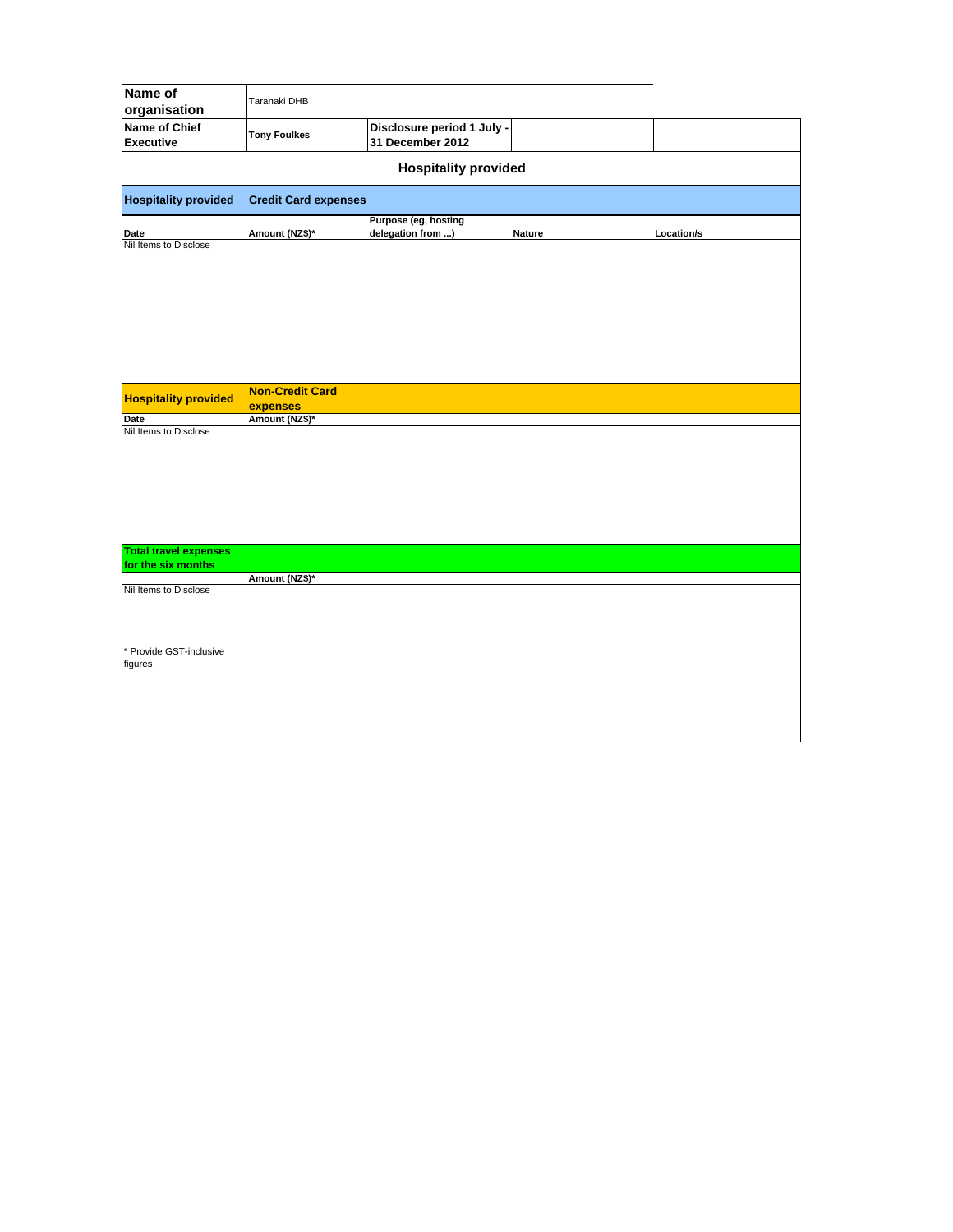| Name of                      |                     |                                                                |                               |  |
|------------------------------|---------------------|----------------------------------------------------------------|-------------------------------|--|
| organisation                 | <b>Taranaki DHB</b> |                                                                |                               |  |
| <b>Name of Chief</b>         |                     | Disclosure period -<br>$\mathbf{1}$<br>July - 31 December 2012 |                               |  |
| <b>Executive</b>             | <b>Tony Foulkes</b> |                                                                |                               |  |
|                              |                     |                                                                | Gifts and hospitality*        |  |
|                              |                     |                                                                |                               |  |
| Gifts                        |                     |                                                                |                               |  |
| <b>Date</b>                  | <b>Description</b>  | Offered by                                                     | <b>Estimated value (NZ\$)</b> |  |
| <b>Nil Items to Disclose</b> |                     |                                                                |                               |  |
|                              |                     |                                                                |                               |  |
|                              |                     |                                                                |                               |  |
|                              |                     |                                                                |                               |  |
|                              |                     |                                                                |                               |  |
| <b>Hospitality</b>           |                     |                                                                |                               |  |
| <b>Date</b>                  | <b>Description</b>  | Offered by                                                     | <b>Estimated value (NZ\$)</b> |  |
| <b>Nil Items to Disclose</b> |                     |                                                                |                               |  |
|                              |                     |                                                                |                               |  |
|                              |                     |                                                                |                               |  |
|                              |                     |                                                                |                               |  |
|                              |                     |                                                                |                               |  |
| * include items such as      |                     |                                                                |                               |  |
| meals, tickets to events,    |                     |                                                                |                               |  |
| gifts from overseas          |                     |                                                                |                               |  |
| counterparts, travel or      |                     |                                                                |                               |  |
| accomodation (including      |                     |                                                                |                               |  |
| that accepted by             |                     |                                                                |                               |  |
| immediate family             |                     |                                                                |                               |  |
| members).                    |                     |                                                                |                               |  |
|                              |                     |                                                                |                               |  |
|                              |                     |                                                                |                               |  |
|                              |                     |                                                                |                               |  |
|                              |                     |                                                                |                               |  |
|                              |                     |                                                                |                               |  |
|                              |                     |                                                                |                               |  |